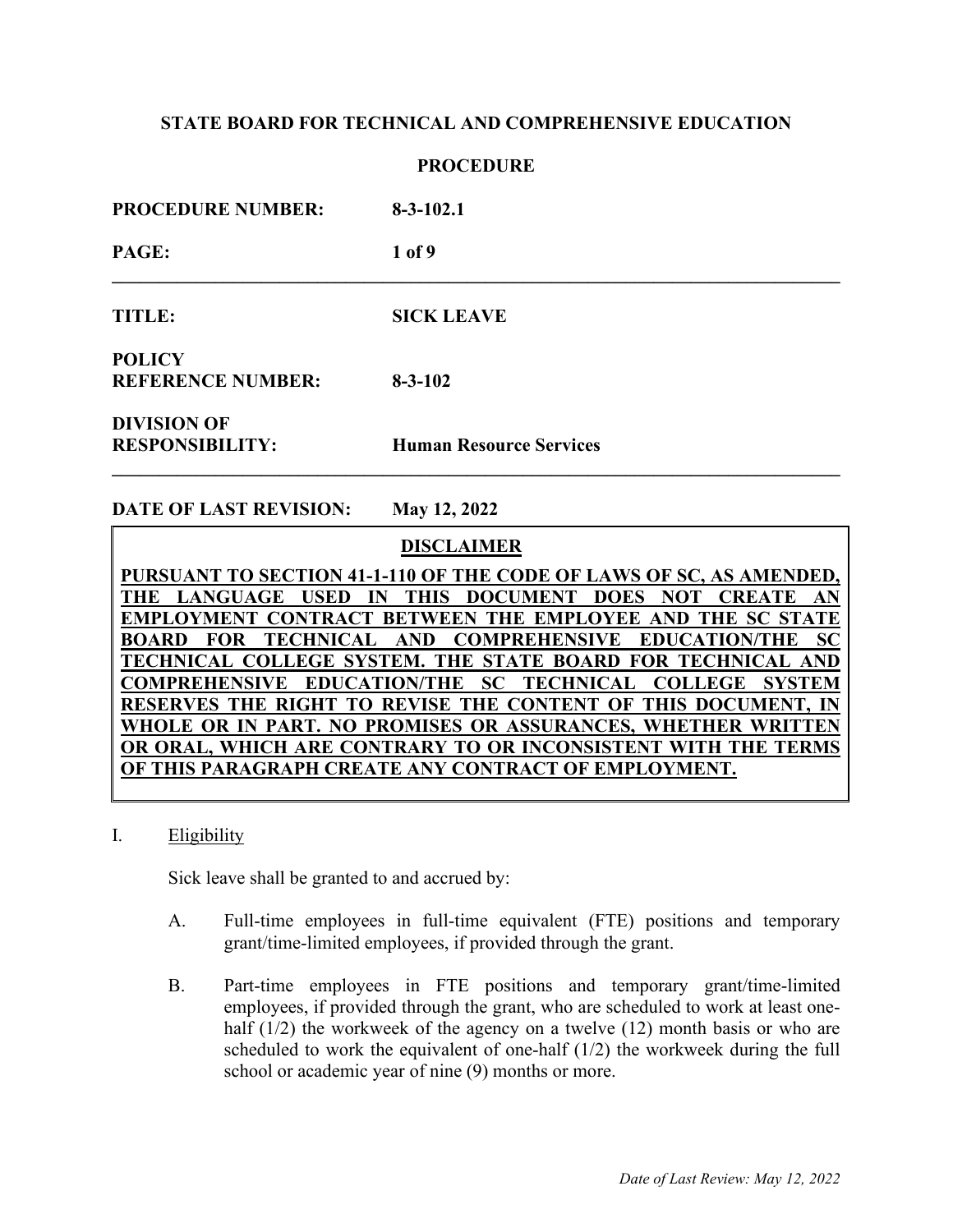## **PROCEDURE**

**\_\_\_\_\_\_\_\_\_\_\_\_\_\_\_\_\_\_\_\_\_\_\_\_\_\_\_\_\_\_\_\_\_\_\_\_\_\_\_\_\_\_\_\_\_\_\_\_\_\_\_\_\_\_\_\_\_\_\_\_\_\_\_\_\_\_\_\_\_\_\_\_\_\_\_\_\_\_** 

**PROCEDURE NUMBER: 8-3-102.1 PAGE: 2 of 9** 

### II. Sick Leave Earnings

- A. Computation
	- 1. Employees who are in pay status for at least one-half or more of the workdays of the month shall earn sick leave for the full month. If they are in pay status for less than one-half the workdays, they shall earn no sick leave.
	- 2. Employees shall earn sick leave while on sick leave, annual leave, or other authorized leave with pay. Employees shall not earn sick leave while on leave without pay.
	- 3. Employees' sick leave earnings are computed based on the number of hours in the employee's workday.

## B. Rate of earnings

1. Five-day workweek schedule of 37.5 or 40 hours per week

 All employees in FTE positions shall earn sick leave beginning with the date of employment at the rate of one and one-quarter  $(1 \frac{1}{4})$  workdays per month of service not to exceed fifteen (15) days per year. (S.C. Code Ann. § 8-11-40) To determine the number of hours in a workday, divide the total number of hours an employee is regularly scheduled to work during a week by five (5) (regardless of the number of days the employee actually reported to work).

2. Schedules other than a five-day workweek of 37.5 or 40 hours per week

 To calculate the sick leave earnings for employees working schedules other than a five-day workweek of 37.5 or 40 hours per week (including part-time, variable, and nonstandard work schedules), the System Office/College must determine what a workday is for each such employee.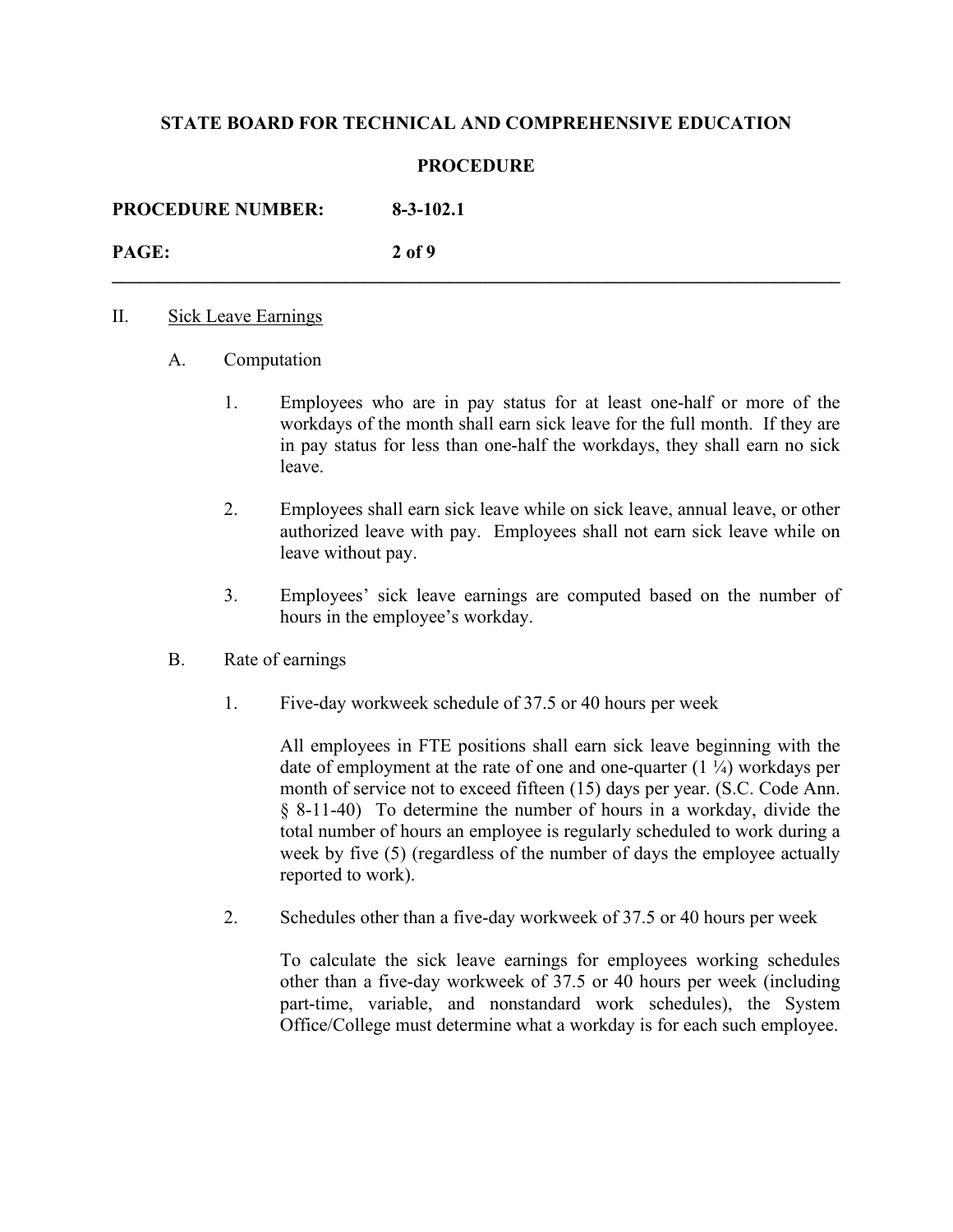### **PROCEDURE**

| <b>PROCEDURE NUMBER:</b> | $8 - 3 - 102.1$ |
|--------------------------|-----------------|
| PAGE:                    | 3 of 9          |

 To determine the number of hours in a workday, divide the total number of hours an employee is regularly scheduled to work during a week by five (5) (regardless of the number of days the employee actually reported to work). Examples of such schedules could include:

- a. Law enforcement employees who are regularly scheduled to work forty-three (43) hours per week. Forty-three (43) divided by five (5) equals a workday of eight-point-six (8.6) hours;
- b. Fire protection employees who are regularly scheduled to work fifty-three (53) hours per week. Fifty-three (53) divided by five (5) equals a workday of ten-point-six (10.6) hours;
- c. Part-time employees who are regularly scheduled to work twenty (20) hours per week. Twenty (20) hours divided by five (5) equals a workday of four (4) hours; or
- d. Full-time employees who are regularly scheduled to work thirtynine (39) hours per week. Thirty-nine (39) hours divided by five (5) equals a workday of seven-point-eight (7.8) hours.
- C. Maximum accrual and carryover

 Full-time and part-time employees in FTE positions shall be permitted to earn up to one hundred and ninety five (195) workdays. (S.C. Code Ann. § 8-11-40) Fulltime and part-time employees in FTE positions shall carryover from one calendar year to the next any unused earned sick leave up to a total maximum carryover of one hundred and eighty (180) workdays.

#### Exceptions

1. Any employee, who prior to January 1, 1969, earned and carried over unused sick leave in excess of one hundred and eighty (180) workdays pursuant to the System Office/College policy at the time, shall not forfeit the excess, but shall retain such excess leave which shall become the maximum amount the employee may carryover into future years.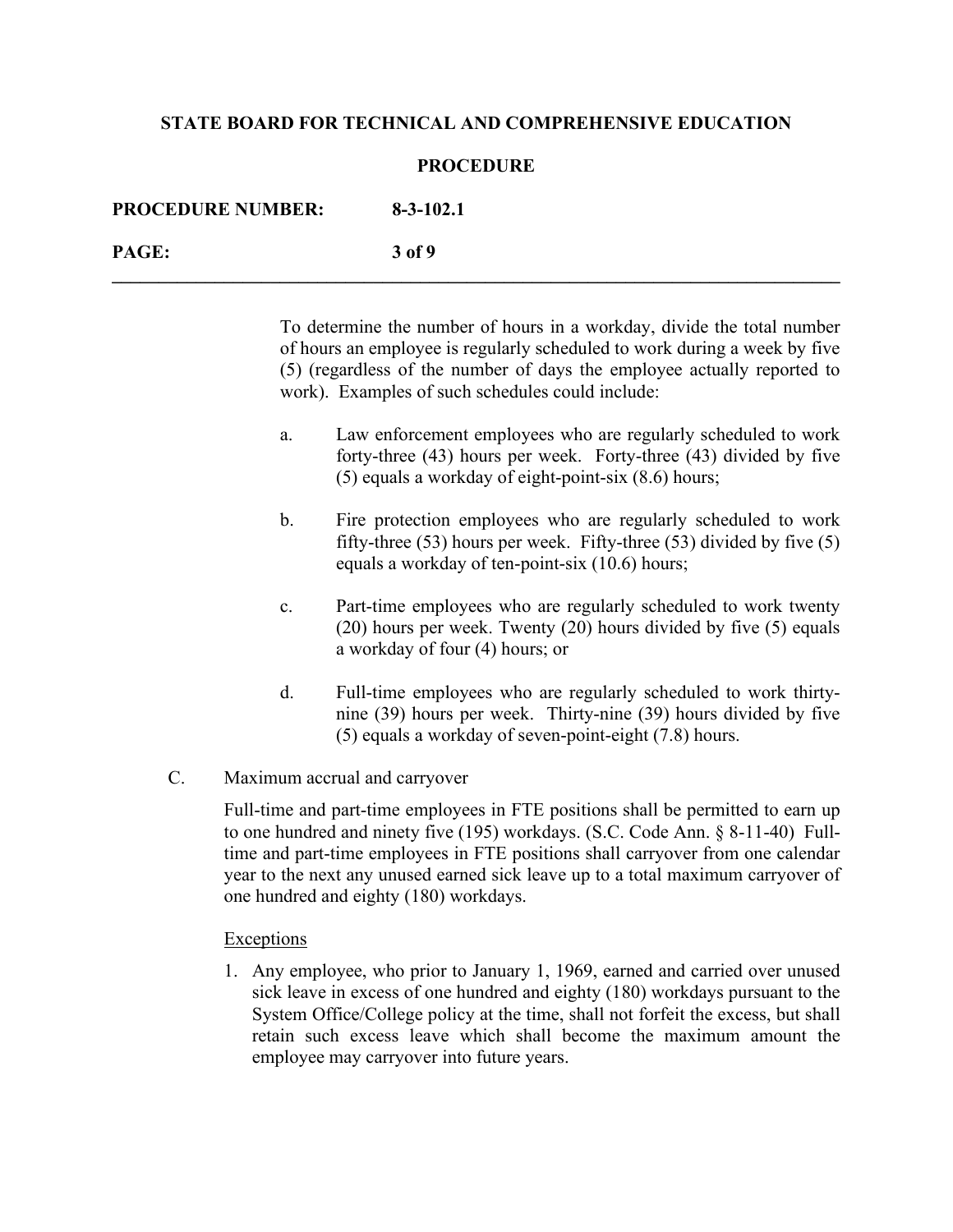### **PROCEDURE**

| <b>PROCEDURE NUMBER:</b> | $8 - 3 - 102.1$ |
|--------------------------|-----------------|
| PAGE:                    | 4 of 9          |

If the employee subsequently reduces the amount of sick leave carried over to one hundred and eighty (180) workdays or less, one hundred and eighty (180) workdays shall become the maximum amount of unused sick leave the employee may thereafter carryover; or

 2. An employee who changes from being full-time to part-time or from parttime to full-time, without a break in service, shall retain the sick leave hours previously earned. If this change results in the employee having a maximum accumulation in excess of one hundred and eighty (180) workdays, as of the effective date of the change, the employee shall not forfeit the excess. The employee shall retain this excess leave which shall be the maximum amount the employee may carryover into future years. If the employee subsequently reduces the amount of such leave carried over, the reduced amount, if in excess of one hundred and eighty (180) workdays, shall become the employee's maximum carryover into future years. If the employee further reduces the amount of such leave carried over to one hundred and eighty (180) workdays or less, one hundred and eighty (180) workdays shall become the maximum amount of unused sick leave the employee may thereafter carryover. During the calendar year, an employee may earn sick leave in excess of one hundred and eighty (180) workdays; however, an employee may only carry over one hundred and eighty (180) days into the next year.

### III. Additional Sick Leave May be Granted

- A. The System/College President may advance up to fifteen (15) workdays of additional sick leave to an employee in extenuating circumstances.
- B. The System/College President may advance this leave only upon documentation from an authorized health care provider\practitioner that the employee is expected to return to work within that period of time.
- C. Upon return to work, the employee will have all earned sick leave applied to the leave deficit at the rate of one and one quarter  $(1 \frac{1}{4})$  days per month (or if parttime, the monthly earning rate) until the deficit has been eliminated.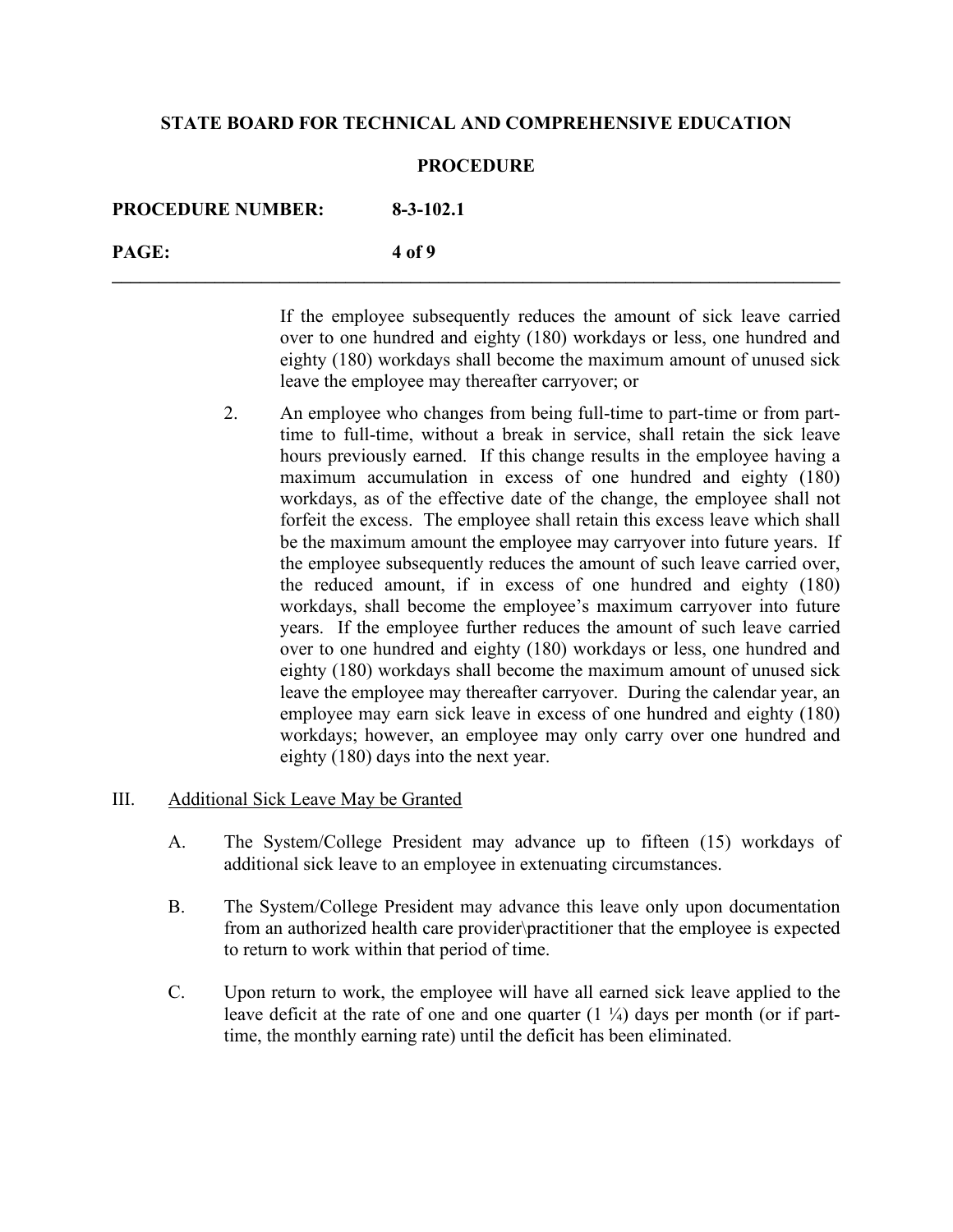## **PROCEDURE**

**\_\_\_\_\_\_\_\_\_\_\_\_\_\_\_\_\_\_\_\_\_\_\_\_\_\_\_\_\_\_\_\_\_\_\_\_\_\_\_\_\_\_\_\_\_\_\_\_\_\_\_\_\_\_\_\_\_\_\_\_\_\_\_\_\_\_\_\_\_\_\_\_\_\_\_\_\_\_** 

**PROCEDURE NUMBER: 8-3-102.1** 

**PAGE: 5 of 9** 

- D. If an employee separates from employment before satisfying the leave deficit and returns to state employment, the leave deficit will need to be satisfied upon reemployment.
- IV. Using and Scheduling Leave
	- A. Leave taken under this section may qualify as Family Medical Leave Act (FMLA) leave and, if so, will run concurrently.
	- B. Reasons an employee shall be allowed to use sick leave:
		- 1. Personal illness or injury incapacitating the employee to perform duties of the position.
		- 2. Exposure to a contagious disease such that presence on duty could endanger the health of fellow employees, when certified by an authorized health care provider\practitioner.
		- 3. Appointment for medical or dental examination or treatment when such appointment cannot reasonably be scheduled during non-work hours. To the degree possible, examination appointments must be approved in advance by the approving authority.
		- 4. Sickness during pregnancy or other temporary disabilities.

To the extent permissible, the date on which sick leave for disability is to begin shall be at the request of the employee based on the determination and advice of an authorized health care provider\practitioner. In no event shall such date be prescribed unilaterally by an approving authority except on the basis of professional medical opinion that the employee is physically incapable of performing normal duties or that continuing to perform normal duties would be hazardous to the health of the employee.

5. Treatment of substance abuse:

Sick leave may be charged by an employee for the purposes of participating in public and/or private treatment and rehabilitation programs which have been approved by the South Carolina Department of Mental Health.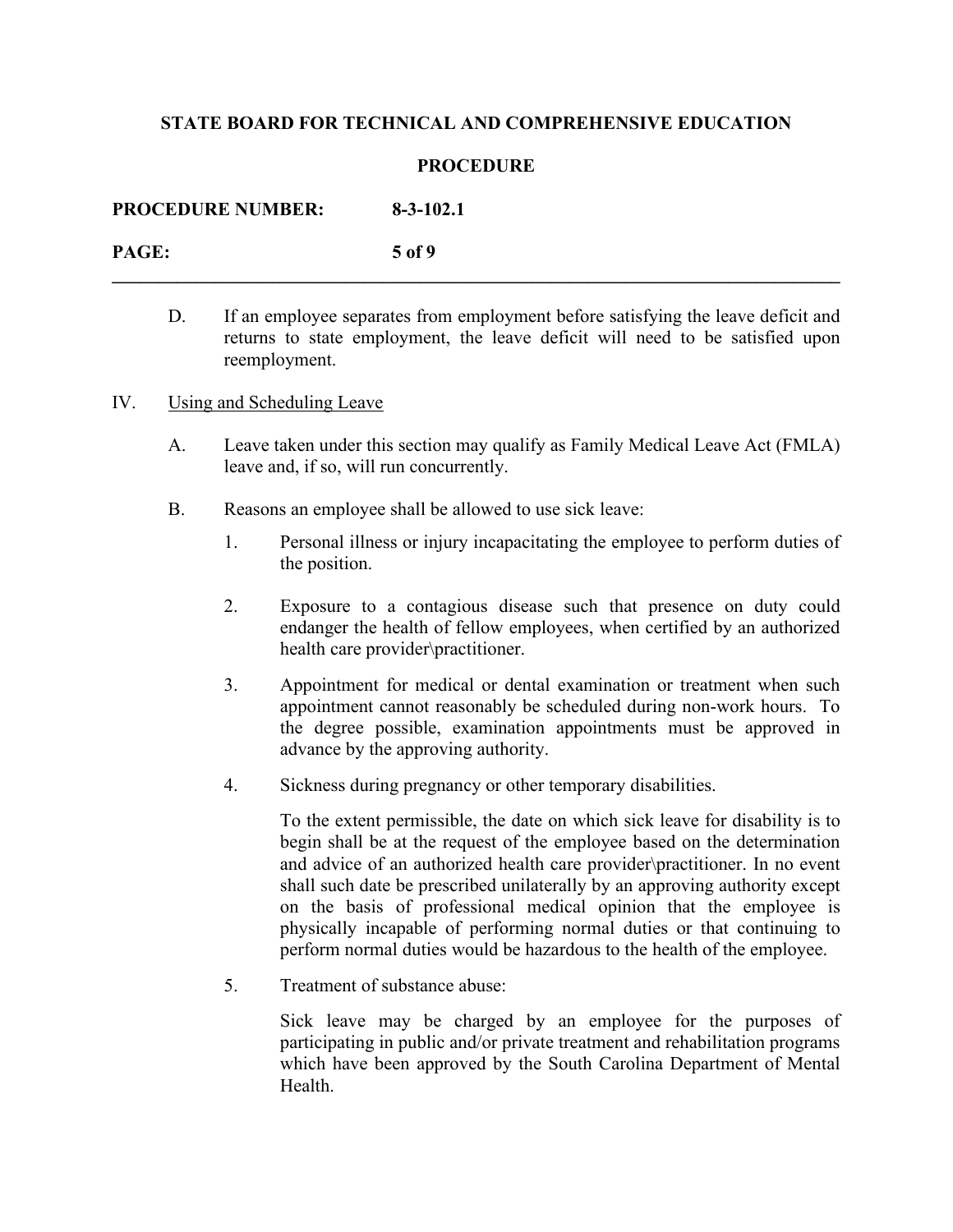## **PROCEDURE**

| <b>PROCEDURE NUMBER:</b> | $8 - 3 - 102.1$ |
|--------------------------|-----------------|
| PAGE:                    | 6 of 9          |

6. Caring for ill members of immediate family:

Employees may use not more than ten (10) days of their earned sick leave annually to care for sick members of their immediate families. For purposes of this section, the employee's 'immediate family' means the employee's spouse and children and the following relations to the employee or the spouse of the employee: mother, father, brother, sister, grandparent, legal guardian, and grandchildren.

7. Caring for an adopted child:

An adoptive parent may use up to six (6) weeks of their accrued sick leave to take time off for purposes of caring for the child after placement. The leave authorized by this section may be requested by the employee only if the employee is the person who is primarily responsible for furnishing the care and nurture of the child. The System Office/College shall not penalize an employee for requesting or obtaining time off according to this section.

C. Verification:

The use of sick leave shall be subject to verification. When there is reason to believe that sick leave is being abused, the approving authority may, before approving the use of sick leave, require a certificate of an authorized health care provider\practitioner or other acceptable documentation verifying the need for sick leave and giving the inclusive dates. It is recommended that documentation from an authorized health care provider/practitioner be submitted by an employee who is out three (3) or more days.

D. Increments for Use of Sick Leave:

Sick leave shall be used in quarter-hour increments as determined by the System Office/College.

E. Use of Sick Leave Before Going on Leave Without Pay:

In qualifying sick leave situations, the employee shall use all sick leave before going on leave without pay unless the System/College President or their designee grants an exception at the employee's request.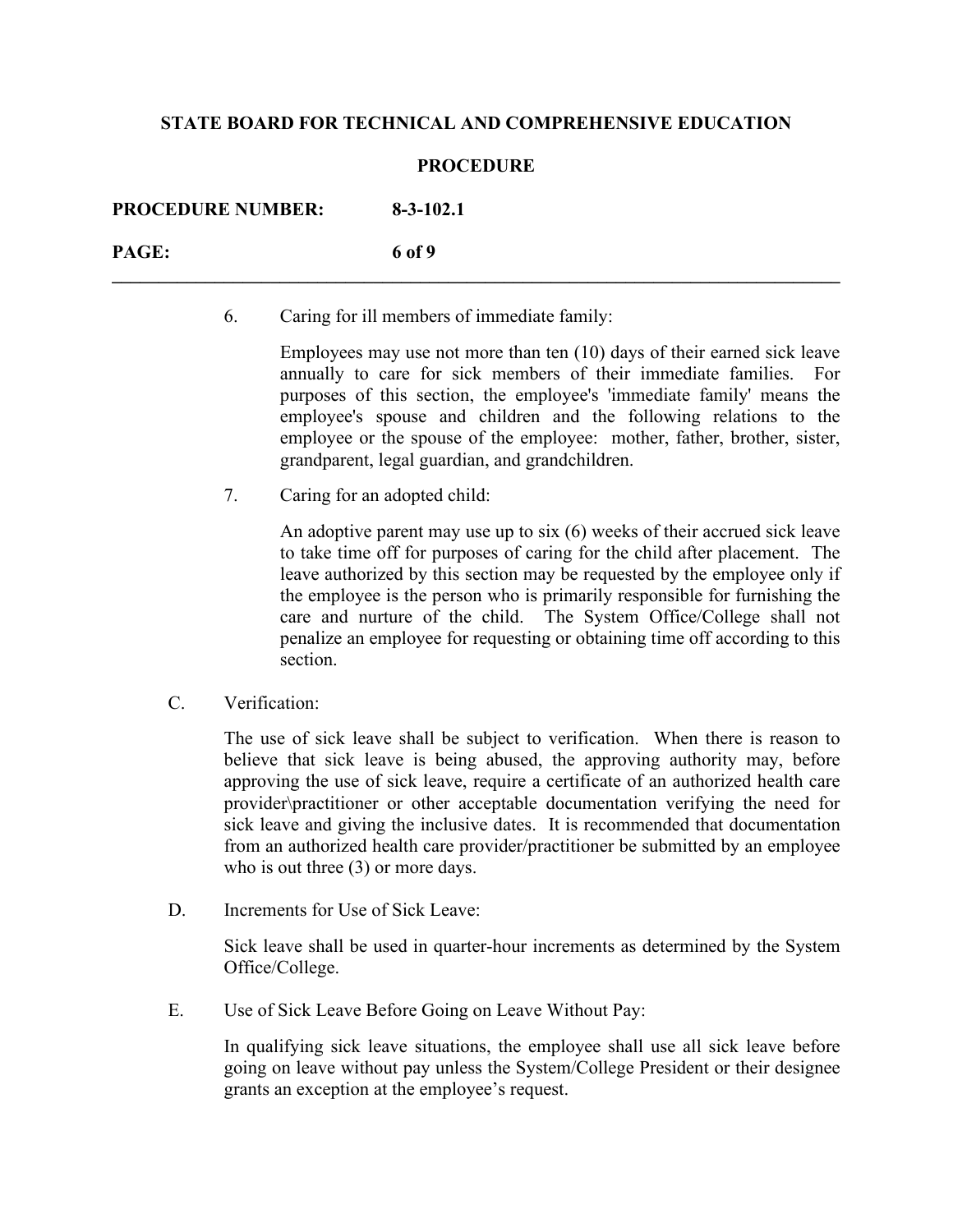## **PROCEDURE**

**\_\_\_\_\_\_\_\_\_\_\_\_\_\_\_\_\_\_\_\_\_\_\_\_\_\_\_\_\_\_\_\_\_\_\_\_\_\_\_\_\_\_\_\_\_\_\_\_\_\_\_\_\_\_\_\_\_\_\_\_\_\_\_\_\_\_\_\_\_\_\_\_\_\_\_\_\_\_** 

| <b>PROCEDURE NUMBER:</b> | $8 - 3 - 102.1$ |
|--------------------------|-----------------|
| <b>PAGE:</b>             | 7 of 9          |

F. Holiday During Sick Leave:

When a holiday is observed by the System Office/College while an employee uses sick leave, the day shall be considered a holiday, not a day of sick leave for the employee.

G. Sickness During Annual Leave:

When sickness occurs during a period of annual leave, sick leave may be granted cover the length of illness and an authorized health care provider's\practitioner's certificate may be required.

This application for sick leave must be made within two (2) days after their return from annual leave. If sick leave is exhausted, the employee may be placed on leave without pay or may use any accrued annual leave.

- V. Transfer
	- A. Between State Agencies

Employees, with the exception of temporary grant/time-limited employees, who transfer without a break in service from one State agency to another shall transfer their accumulated sick leave up to the total amount accrued adjusted to the scheduled workweek of the gaining agency. In the case of any employee transferring from an agency under whose system the employee has, prior to January 1, 1969, a maximum accumulation in excess of that currently authorized by the gaining agency, the total shall be transferred.

If the employee subsequently reduces the amount of sick leave carried over to 180 workdays or less, 180 workdays shall become the maximum amount of unused sick leave the employee may thereafter carryover.

B. Between a State Agency and a School District:

An employee of a State agency transferring to a school district of the State or a school district employee transferring to a State agency, without a break in service, is permitted to transfer to and retain at their new employer all sick leave the employee accumulated at their former employer regardless of their employment status at the new employer.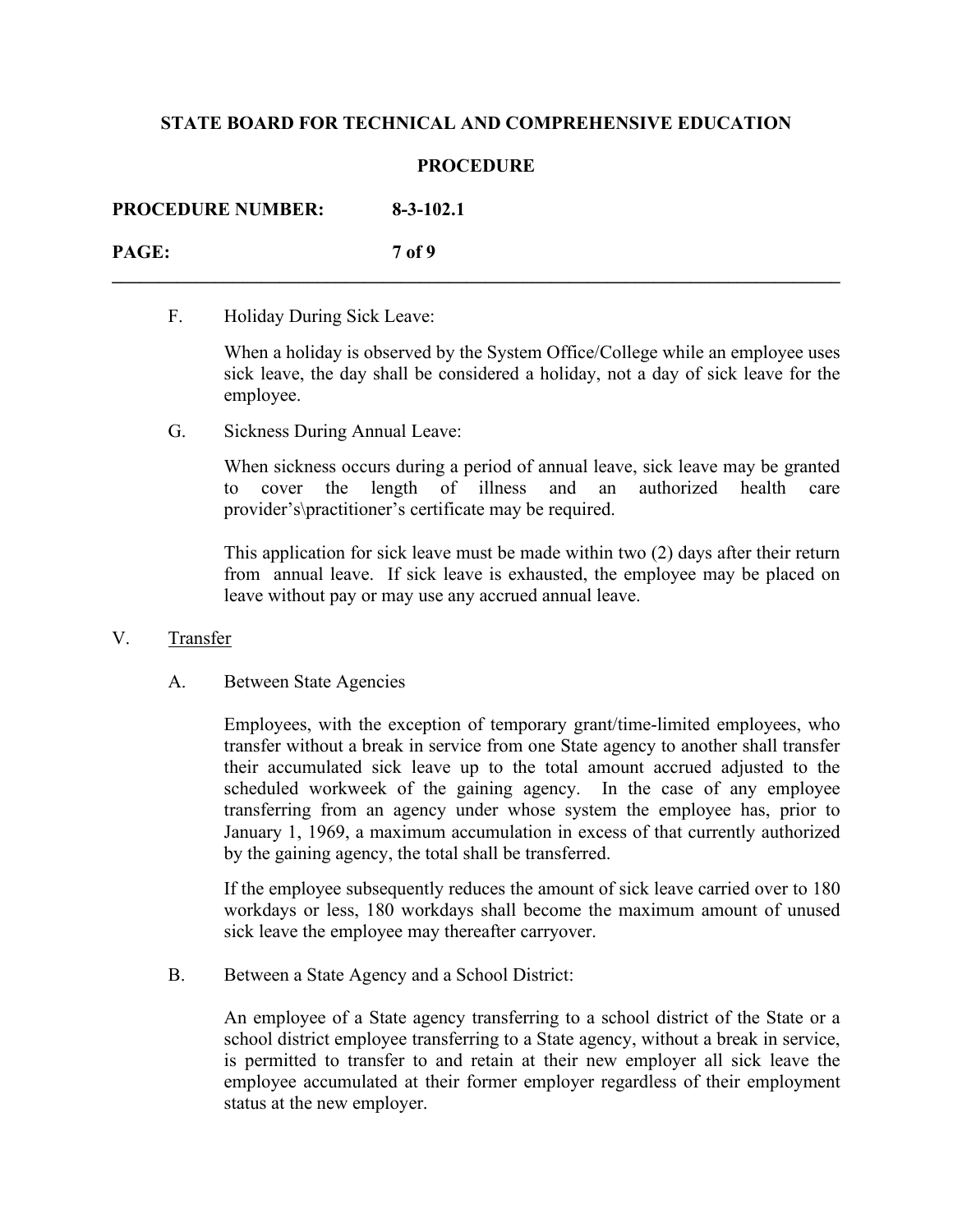## **PROCEDURE**

**\_\_\_\_\_\_\_\_\_\_\_\_\_\_\_\_\_\_\_\_\_\_\_\_\_\_\_\_\_\_\_\_\_\_\_\_\_\_\_\_\_\_\_\_\_\_\_\_\_\_\_\_\_\_\_\_\_\_\_\_\_\_\_\_\_\_\_\_\_\_\_\_\_\_\_\_\_\_** 

**PROCEDURE NUMBER: 8-3-102.1** 

**PAGE: 8 of 9** 

### VI. Termination of Employment

A. Upon Separation Other than Retirement:

 Upon separation from employment, an employee shall forfeit all earned sick leave or voluntarily donate the allowable amount to the System Office/college sick leave pool.

B. Upon Retirement:

 Upon retirement, an employee who is a Class Two member of the SC Retirement System or the Police Officer Retirement System shall receive service credit for not more than ninety (90) days of their unused sick leave at no cost to the employee. The leave must be credited at a rate where twenty (20) days of unused sick leave equals one (1) month of service. This additional service credit may not be used to qualify for retirement.

C. Reduction in Force Rights:

 An employee who is reinstated within one year of the date of separation shall have their sick leave restored in accordance with the Division of State Human Resources Regulations (DSHR) Section 19-719.04 B. 4. d.

D. Up to Six Month Exception to Break in Service:

An employee who has received prior approval for an extension to the 15-day break in service shall have their sick leave restored if transferred or appointed to another FTE position within the approved time period. (Refer to DSHR Regulations Section 19-719.01 B. 2. (Exception).)

#### VII. Sick Leave Records

A leave record shall be maintained by the employing System Office/College for each employee eligible for sick leave. These records shall be subject to audit by the Division of State Human Resources and the State Board for Technical and Comprehensive Education.